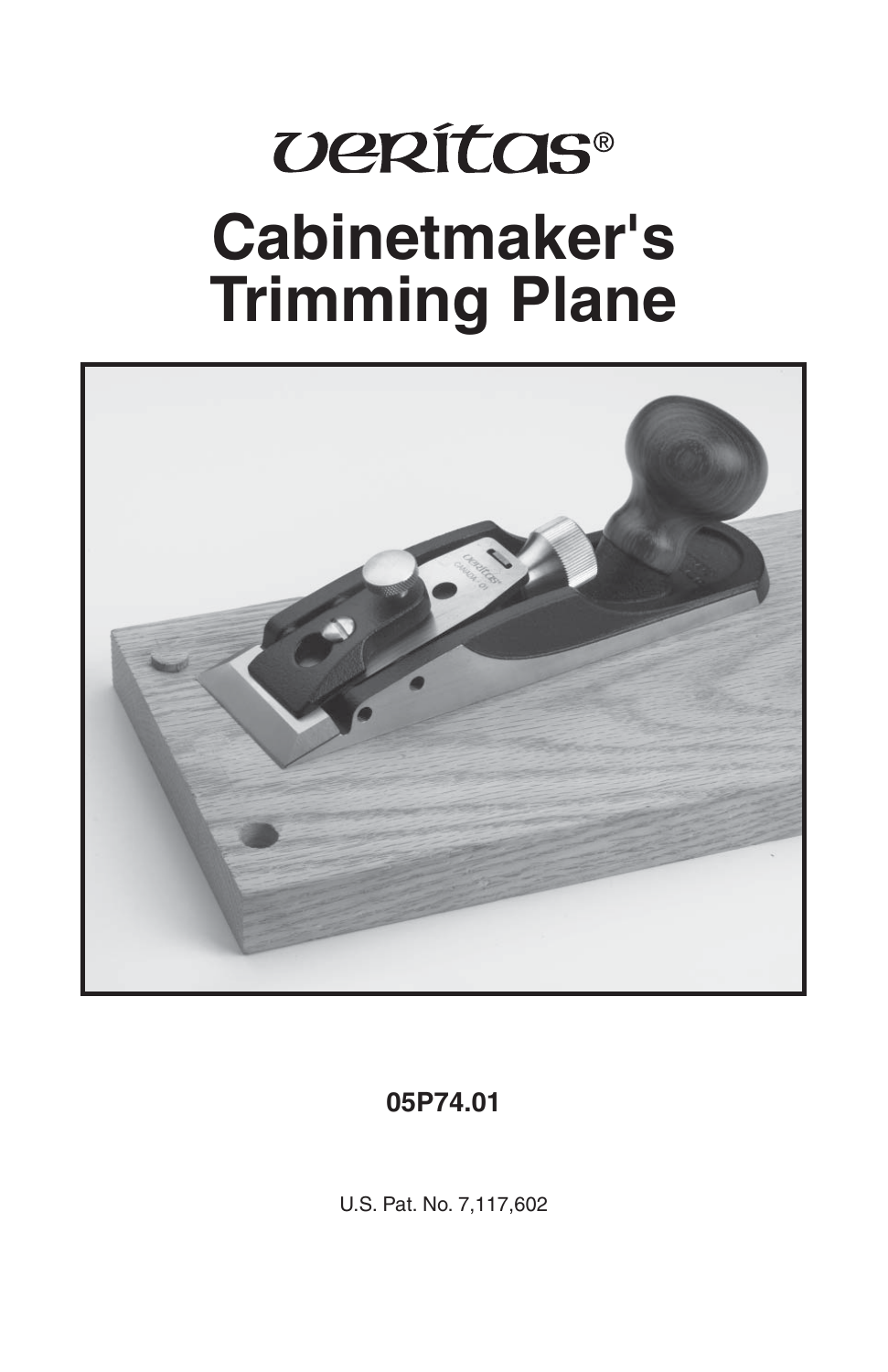The Veritas® Cabinetmaker's Trimming Plane has neither a toe nor a mouth, keeping the full-width blade exposed so that it can be used much like a bevel-edged chisel to work right up to an edge or into a corner. The 13/4*"* wide body provides extra control in confined areas, such as when working the inside of a cabinet. This trimming plane is also ideal for light trimming duties, such as removing glue lines or paring edge banding, pegs, plugs, dowels and box joints proud.

Made of fully stress-relieved, ductile cast iron, the body is accurately machined and ground so the sole is flat and the sides are square to the sole. The O1 tool steel blade is hardened to Rc58-60 and sharpened at a 20° bevel angle. The bevel-up configuration makes it easy to modify the cutting characteristics of the plane by simply adjusting the blade bevel angle. Set screws on either side of the blade prevent the blade from shifting in use.



**Figure 1: Plane components.**

#### **Installing the Blade**



*Caution: Be aware that the blade is sharp; careless handling can result in serious injury.*

Remove the lever cap, then rotate the adjustment knob so that the adjustment tab is facing up (see **Figure 1**). Place the blade (bevelled edge up) over the oval-head screw and onto the bed, taking care to insert the adjustment tab into the slot in the blade.

#### **Blade Sharpening**

The cabinetmaker's trimming plane has a bed angle of 15° and the blade comes ground at an angle of 20°. Since the blade is used bevel up, the effective cutting angle will be 35°.

The 20° blade is ideal for long-grain work and for fine trimming work on end-grain softwood such as pine. End-grain work on hardwoods such as maple will require a  $25^{\circ}$  or higher bevel; ring-porous hardwoods such as oak may require a 30° bevel to prevent blade edge failure. Simply hone a micro-bevel to the desired angle.



**Figure 2: 20° blade geometry, as supplied.**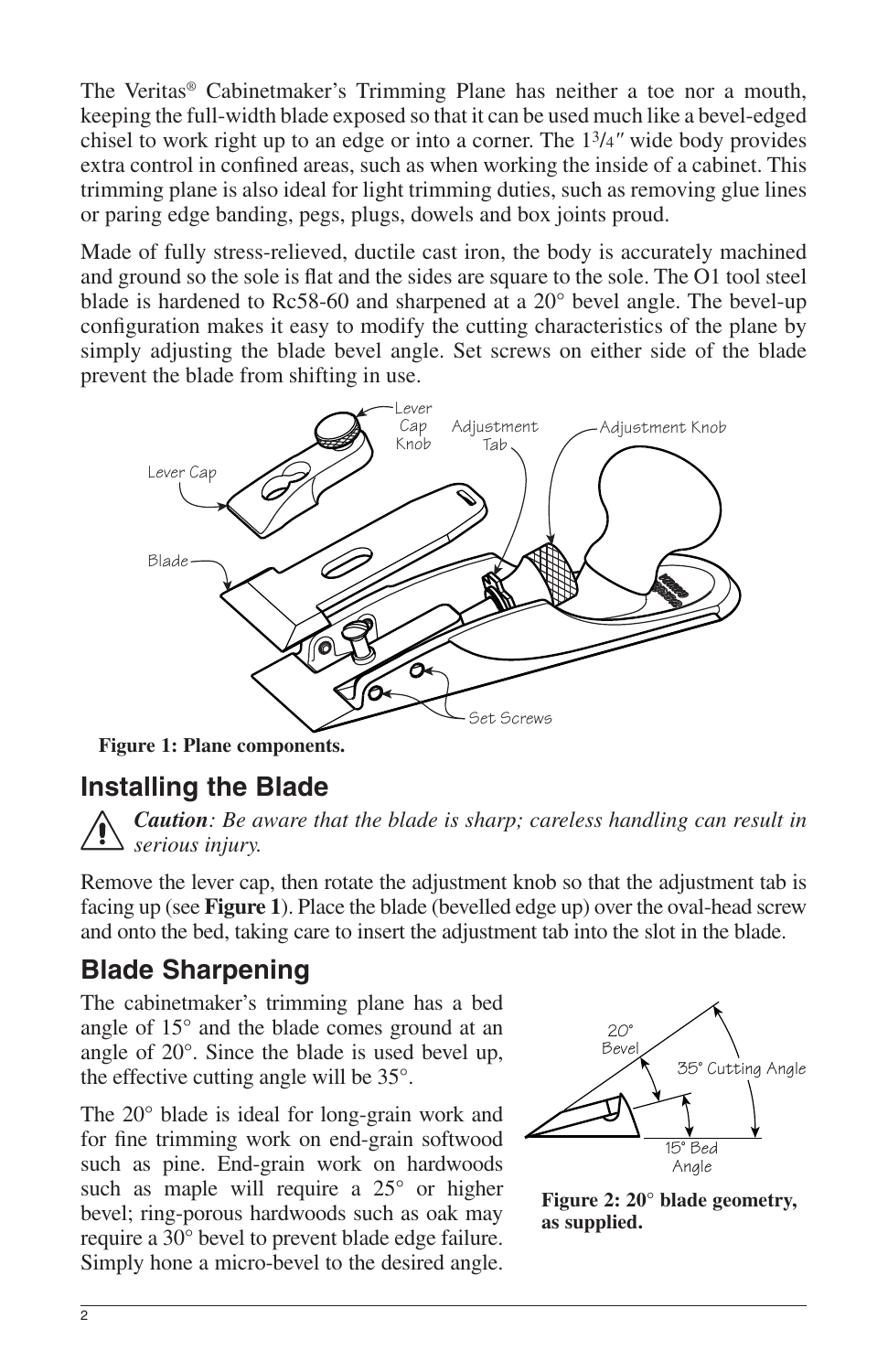Tip: A higher bevel angle will also reduce tear-out on figured woods.

*Note: Be especially careful to keep the edge square to the blade when resharpening and honing the blade. The geometry of this plane does not provide allowance for skewing the blade relative to the body.*

#### **Setting the Blade**

To initially set the blade, place the plane on a flat wood surface (e.g., a scrap of stock). Lightly clamp the blade with the lever cap knob and advance the blade until it just touches the wood.

Flip the plane to a sole-up position, then sight along the sole to ensure the blade edge is parallel to the sole and advance or retract it such that it will take a light cut. (A trimming plane requires a fine blade depth setting, as it cannot take deep cuts without the possibility of tear-out.) Clamp fully (a quarter turn should be ample – **do not overclamp**) and take a test cut.

The ideal blade position will be achieved when the cutting edge is parallel to the sole and the blade corners are just proud of the side, as shown in **Figure 3**. This is most easily done with the four blade adjustment set screws (two on each side of the plane). Back off the lever cap knob just enough to free up the blade. Hold the blade against the left or right side set screws with your finger. Adjust these two set screws until the desired blade position is attained. When all is well, advance the other set screws until they just touch the blade, not to clamp it,



**Figure 3: Setting the blade.**

but to create a guide so that you do not have to be concerned about the blade shifting sideways at the front. Once in position, the set screws will allow the blade to be adjusted for depth of cut, as well as allow it to be removed from the plane and then returned to its previously established position.

The blade is manufactured just slightly wider than the body to ensure a full-width cut. If you are working up to an edge, you may want to shift the blade so it is perfectly flush with (or just slightly proud of) the plane side that will contact the edge you are working.

#### **Two Cautionary Notes**

- 1. The lever cap clamping knob has tremendous mechanical advantage. For normal use, it needs to be tightened only a quarter turn after full engagement with the blade. **Never torque it down as hard as you can or you may damage the plane**.
- 2. Because this plane has no toe, the blade edge is completely exposed. After use, the blade should be completely retracted for safe handling and storage.